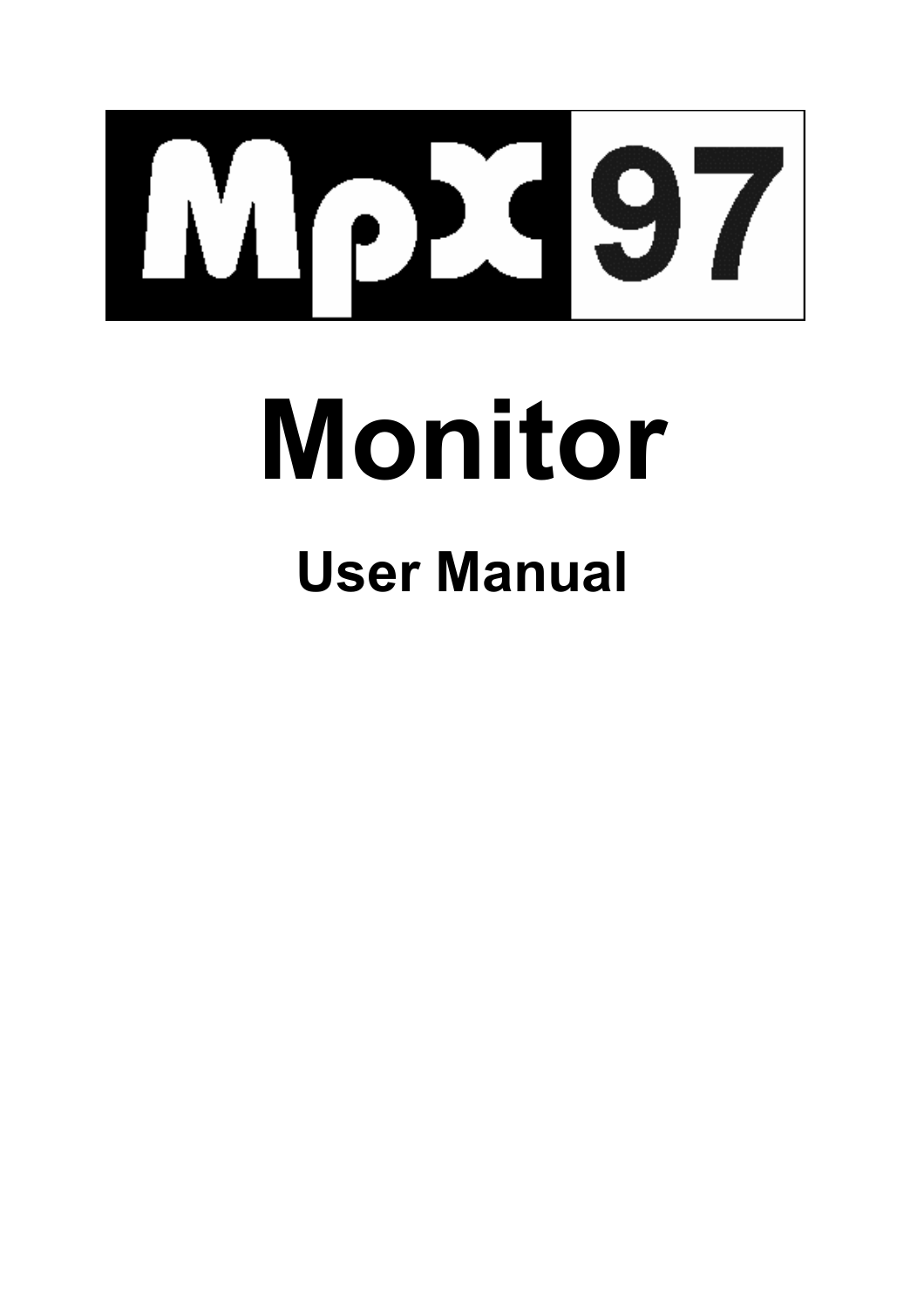# **THE MONITOR**



#### **Keyboard**

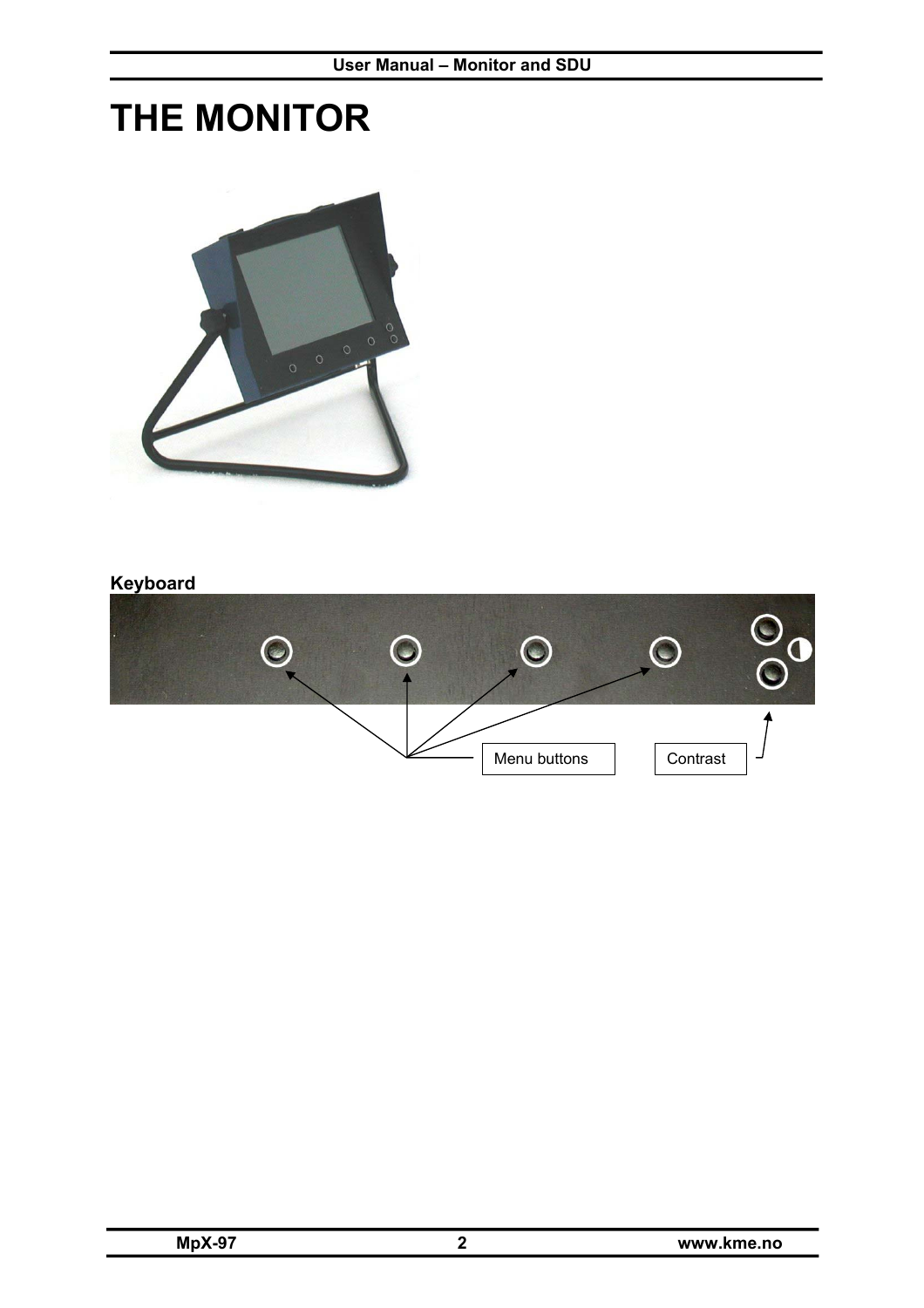# **Normal start-up**

#### **System check**

The first that happens, after the monitor is turned on, is a system check. This check makes sure that the system units in the monitor are working and that the communication with the rest of the system is working.



#### **Choose Target type**

Each SDU contains a target-menu that is unique for each system. Any additional targets-types can be ordered by contacting vendor.

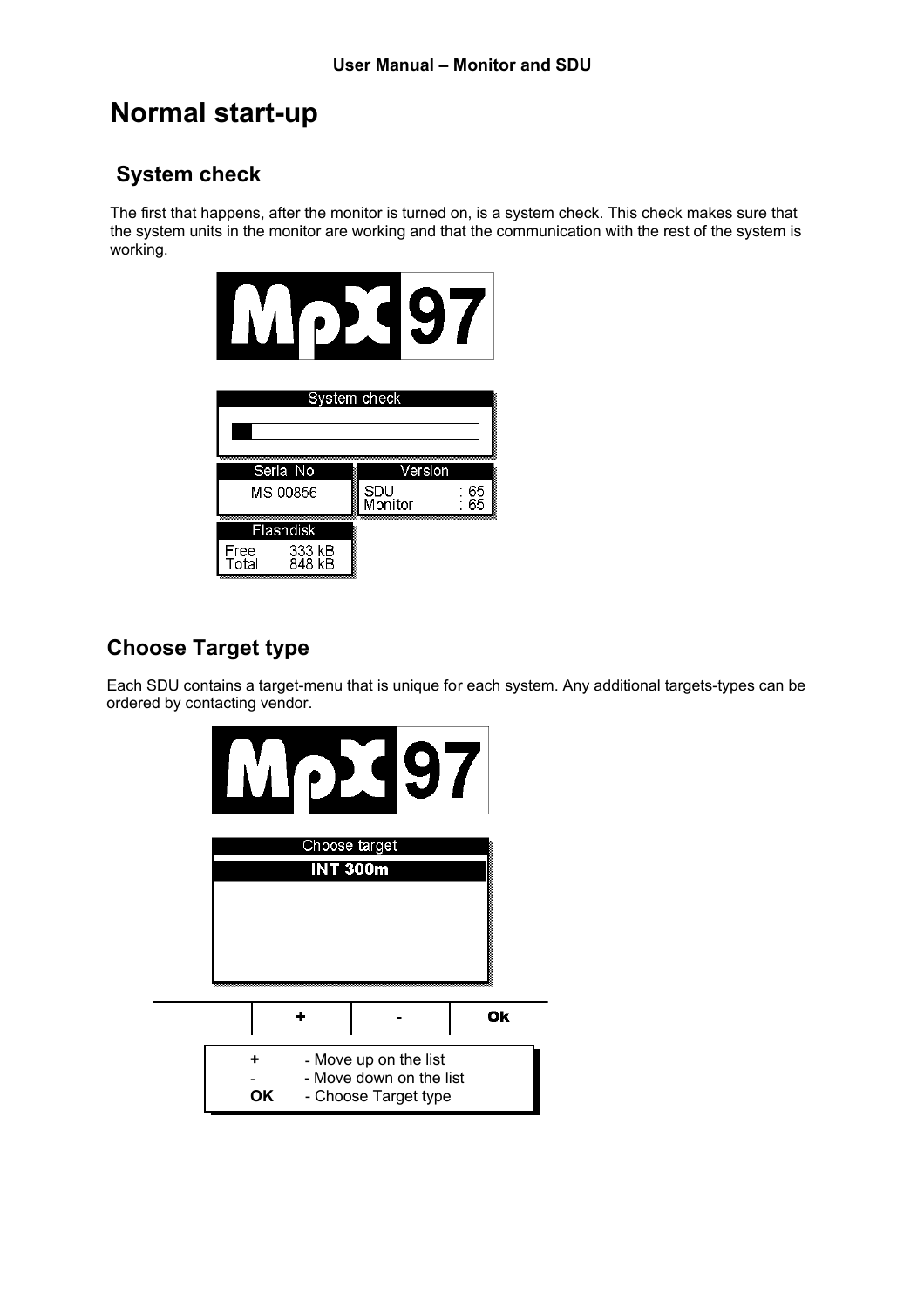$\overline{5}$ 

 $\overline{4}$ 3  $\overline{2}$  $\mathbf{1}$ 

6



# How it works - summary screen

7

 $\overline{8}$ 

g

 $\overline{6}$ 

**SUB** 89  $\overline{5}$  $\overline{4}$ тот 0 3 Average hit point Хm  $-31.1$  $\overline{2}$ x and y in mm Υm 13.4 1 INTESODALE SE John Onten III Target type **New** Next **MENU1** Zoom 10 shot series Optional info-field. Here shown with shooters name Displays menu Menu choice for Menu 1 shown (1-3)

6

7  $\overline{\mathbf{8}}$ 

 $\overline{\mathbf{9}}$ 

 $\overline{10}$ 

 $9.0 \le$ 

 $8.8 \rightarrow$ 

9.6  $\angle$ 

8.8  $\not\in$ 

 $8.6<sub>W</sub>$ 

**BRACK** 

Left button is a menu selector that makes the other three switches changes function. The system consists of three menus (*Menu 1*, *Menu 2* and *Menu 3*).

If personal smart-cards (User-Card) are used, a greeting will be displayed when the card has been inserted. On this greeting, it will also say how many shots are left in the card if it has been programmed for a limited number of shots. If access control is not used, this info will not be displayed.



**Smart-card** 

 $\bar{2}$ 3  $\sqrt{4}$ 5  $6$ 

1



The Smart-card is inserted in the slot on the right side of the display. Make sure that the contact points are turned towards the back of the monitor.

Shot no.

Shot value

Shot direction compared to target center

Last shots value

Series sum

Sum all series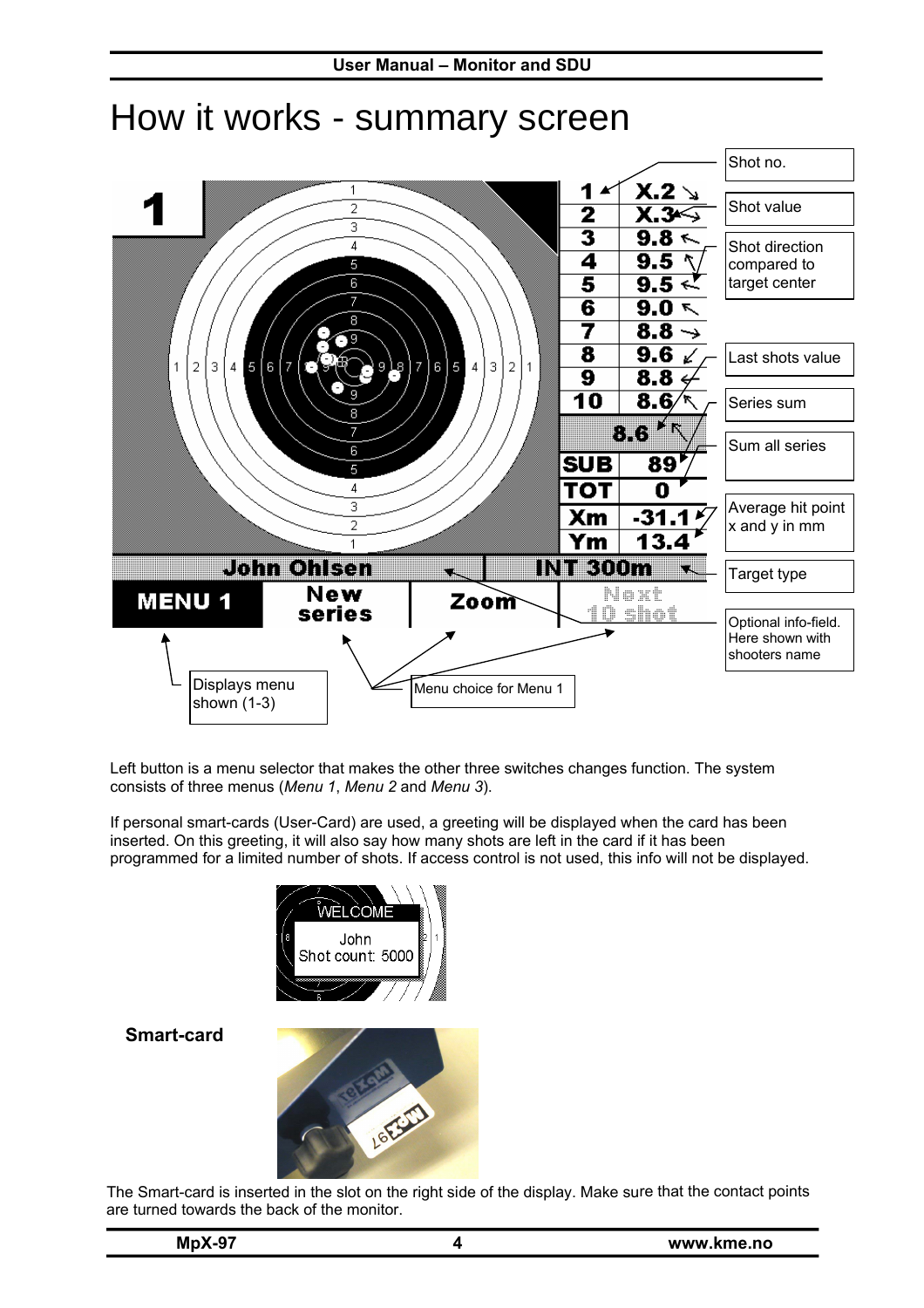# **Shots value and hit marking**

In the column to the right, the shots value is displayed. Each value is divided into 10 levels (the number after the period), where .9 is in the inner rim of the circle and .0 is in the outer rim of the circle. Usually the outer-10 and the inner-10 will be combined on the decimals, so that the outer-10 goes from X.0 to X.4 and the inner-10 goes from \*.5 to \*.9. The best inner-10value is \*.9.



The following symbols are used to display the shots value:

|       | <b>Symbol</b> Value of shot fired |
|-------|-----------------------------------|
| l 1-9 | Shot value 1 to 9                 |
| l x   | Outer-10                          |
| l *   | $Inner-10$                        |

*NB!* 

These values are only valid for the most common 10-divided targets. Targets with other level-dividing and figures have different rules when it comes to decimals and center-hits.

*NB!* 

If "Show shot" is set to "Fixed", there is no connection between the size of the hit-marking (the drawing of the shot) and the gauge that is used for calculating the shots value. The size is selected to give a best possible visual image regardless of the gauge-size. If "Display hit" is set to "Fixed" the visual image of the shot will be displayed in the same size as the gauge – with respect to the target size.

# **Average hit point**

The average hit point is displayed as a square with a cross in the centre.



The coordinates for the average hit point will be displayed in the lower right corner as Xm and Ym.

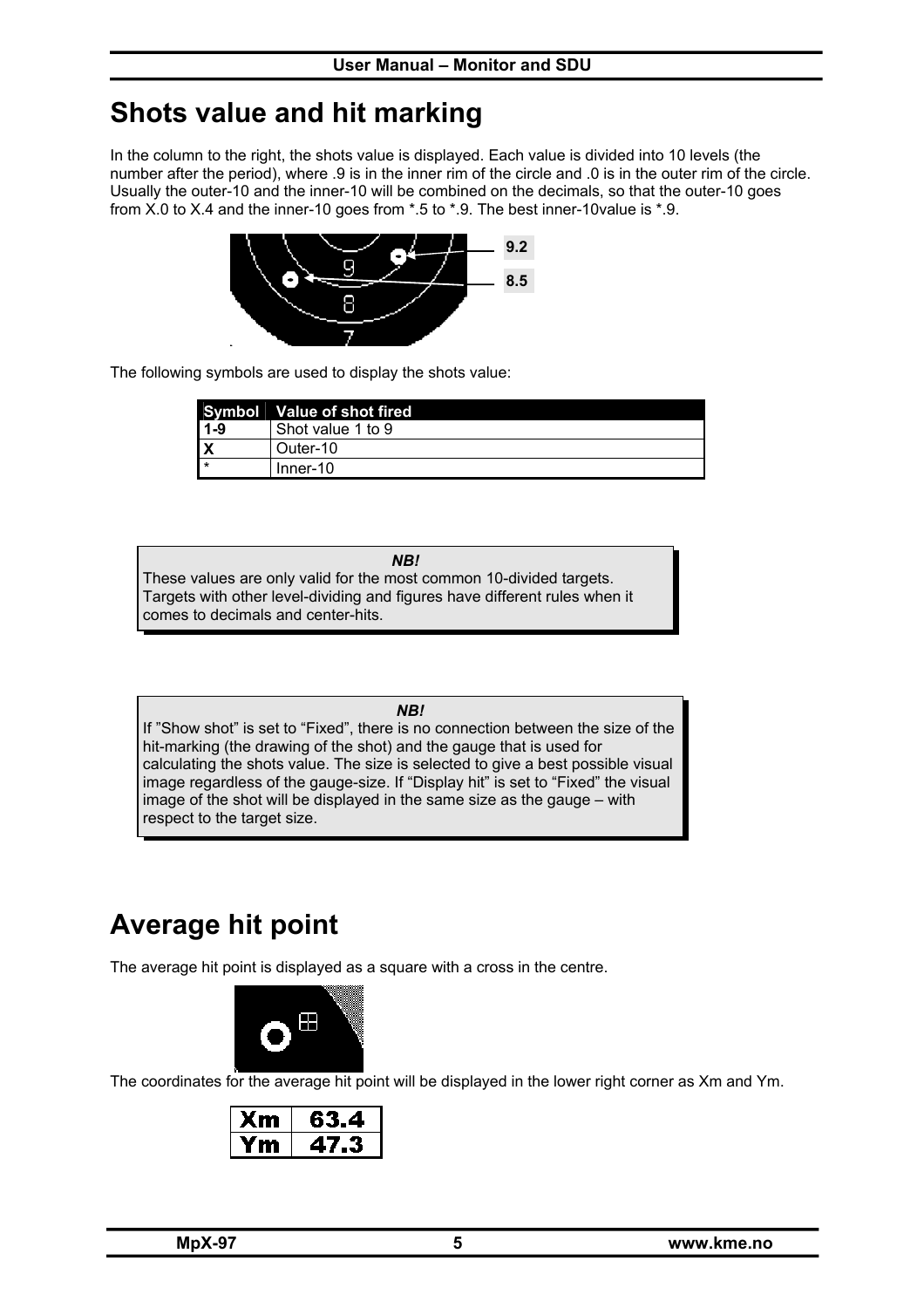# **Menu 1**

| a War<br>ı<br>г<br>л.<br>ш<br>١S<br>е<br>--<br>÷ | m | N<br>s<br>æŧ<br>1<br>shot<br>Ñ<br>mar |
|--------------------------------------------------|---|---------------------------------------|
|--------------------------------------------------|---|---------------------------------------|

This is the "Main menu" where the most frequently used functions are.

#### **New series**

A new menu will appear when "New series" are selected:

| Ωk | Mark | Single |
|----|------|--------|
|    |      |        |

In the "New Series" menu, several settings are possible: "Mark shots", "Sighting shots" and "Position". Settings are changed with button no. 3 on the display-panel.

**Marking** 



*Single* Each shot is marked consecutively

*Series* The shots are marked after the series are shot. When the first shot has been fired, the menu will change to:

| lark<br>mark<br>ш<br>TK.<br>MЭ<br>IV |
|--------------------------------------|
|--------------------------------------|

After all shots are fires, one of the buttons is pushed to mark the series.

#### **Sighting shots**

| Ok | <b>Sighting</b> | Yes |
|----|-----------------|-----|
|    |                 |     |
|    |                 | No  |

*Yes* The shots will not be summed up and a triangle will be displayed in the upper right corner that indicates test shots.



*No* The shots will be summed up in the sum- and total-field.

*NB!*  The total value will increase for each counting series. To null out the totals, the monitor must be logged out.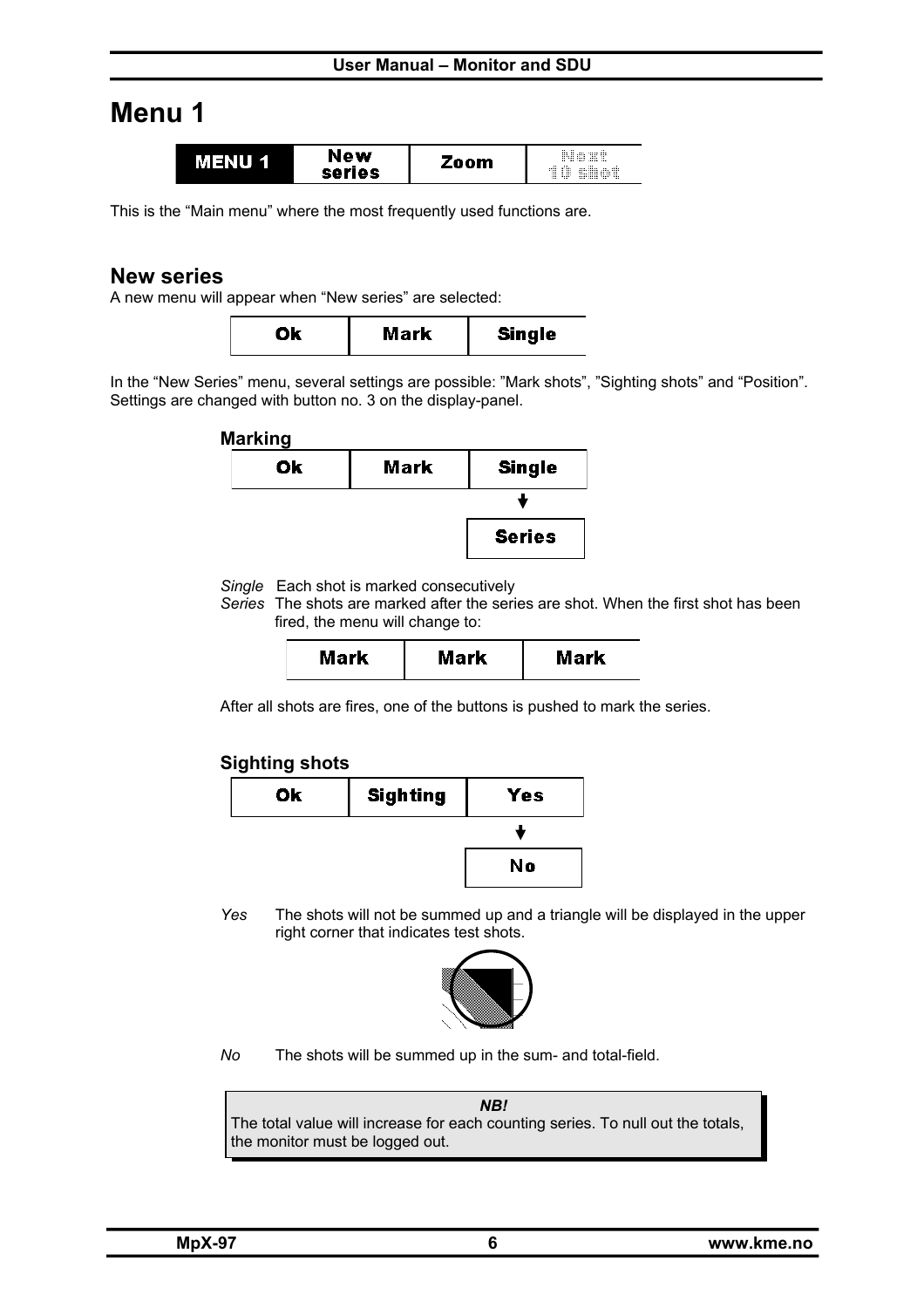#### **Zoom**

The number of zoom-levels will vary from target to target. "Normal" targets will have three zoomlevels.

#### **Next 10 shots**

There is only room for 10 shots values in the list to the right on the display. If there are more than 10 shots in the series, this button can be used to select which 10 + 10 shots to show (ex. shots no. 1-10) or shots no. 11-20).

> *NB!*  The Hit-markings will display all the shots that are fired. Use the "Mark series" choice on "Menu 2" to display only the shots that are displayed in the list.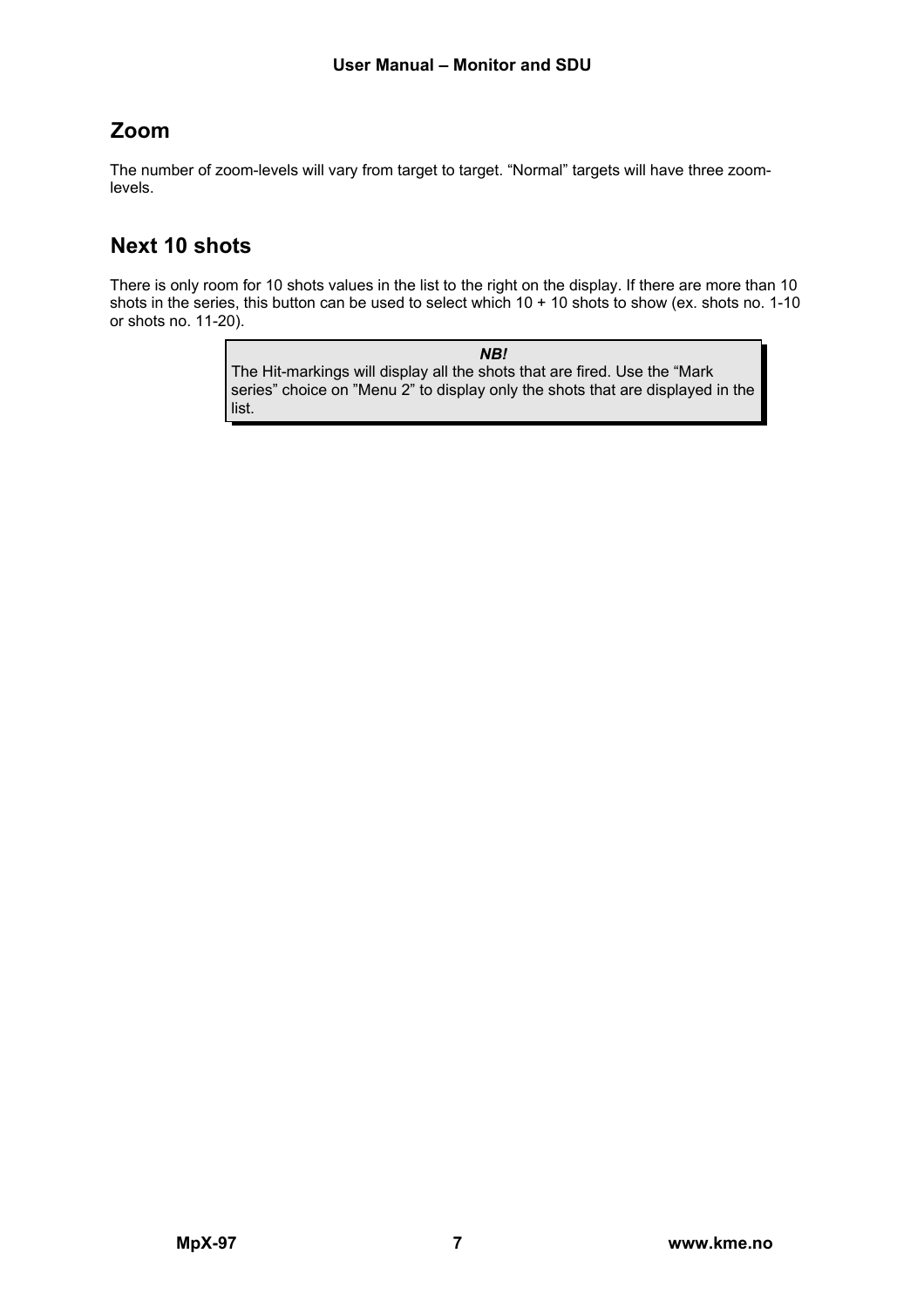## **Menu 2**

| Mark<br>2<br>MENU<br>series | Print<br>series | Save<br>series |
|-----------------------------|-----------------|----------------|
|-----------------------------|-----------------|----------------|

#### **Mark series**

The series that is shot will be marked again, with a small pause between each shot.

*NB!*  It is only the shots that are listed to the right that will be displayed. To display other shots, "Next 10 shots" on "Menu 1" must be used to select the next shots.

#### **Print series**

A new menu will be displayed:

| cа<br>ісен | ast<br>series |  |
|------------|---------------|--|
|------------|---------------|--|

**Cancel** Cancel printing and returns

**Last series** Prints out the last series

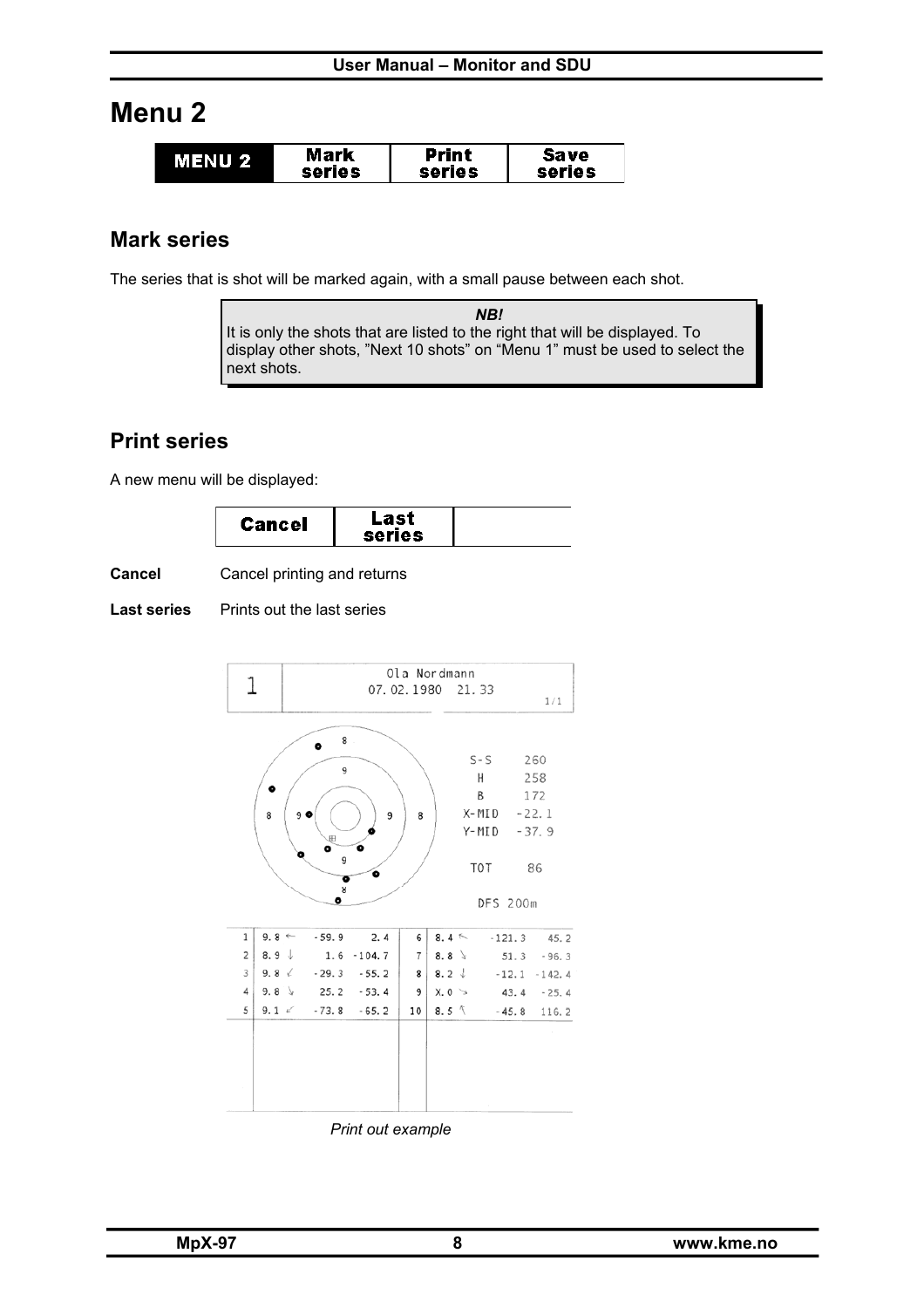#### **Save series**

A new menu will be displayed:

| ÷.<br>. .<br>e s<br>ш |  |
|-----------------------|--|
|-----------------------|--|

**Cancel** Cancel saving and returns

**Last series** Saves the series in the monitor memory. To save the series on a floppy disk, the shooter must bring a floppy disk and the User-Card to the SDU. On the SDU, the user must first insert the floppy disk, and then insert the User-Card into the Smart-Card reader. When the card is inserted, the series will be transferred from the monitor (or monitors, if the user has used more then one) to the floppy disk. After a while the SDU will give several beeps, to inform that the transfer is finished and the floppy disk and the card can be removed. Just one "Ok"-beep will inform that no series was found.

> *NB!*  The series will only be saved in the monitor and then deleted when the monitor is turned off. So the monitor must not be turned off until the series are saved on a floppy disk.

*NB!*  It will not be possible to save series when not logged on with Smart-Card.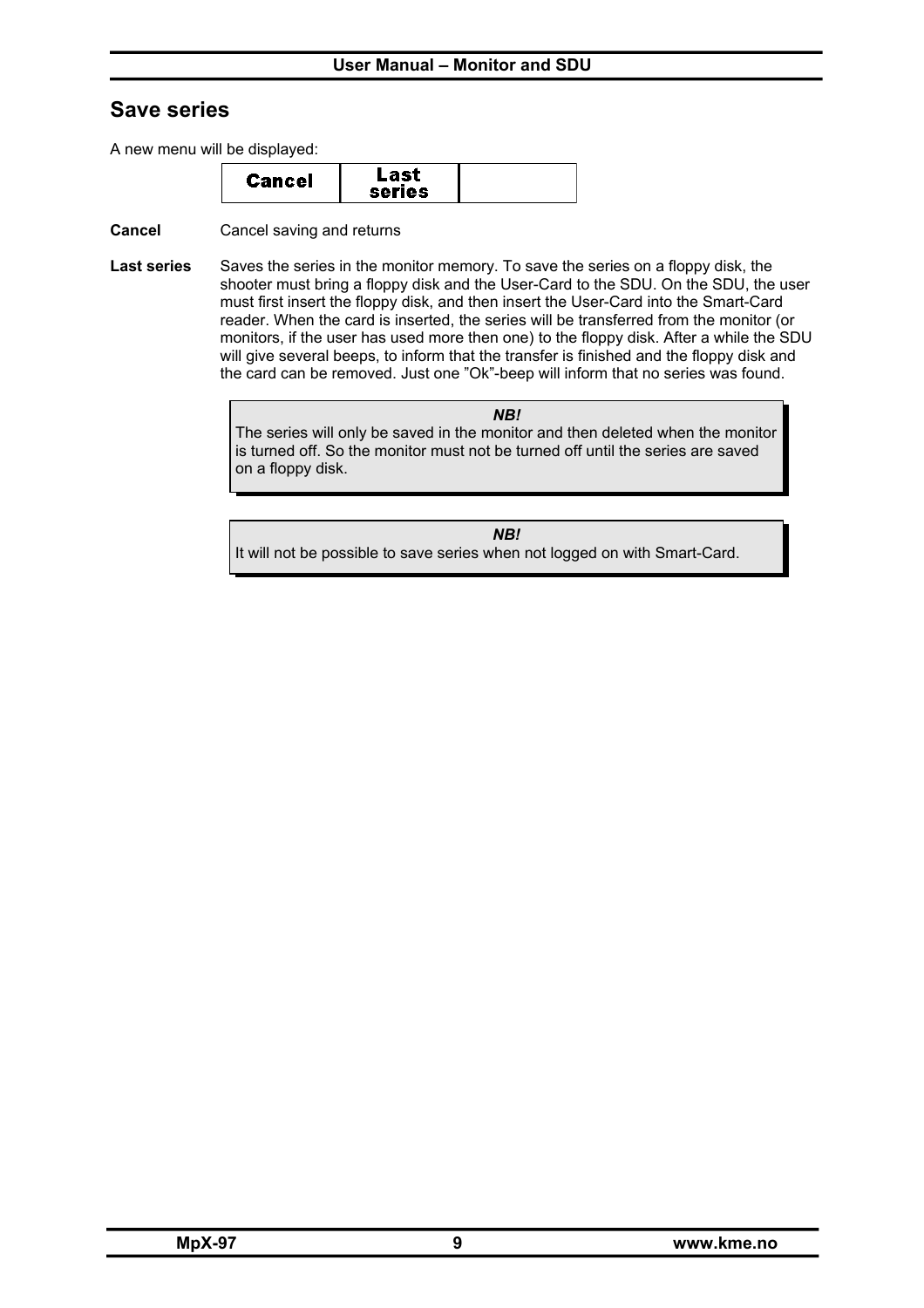### **Menu 3**

| <b>B</b><br><b>MENU</b> | Info | $H+W$ | Log off |
|-------------------------|------|-------|---------|
|-------------------------|------|-------|---------|

In "Menu 3" there are several settings that can be changed: "Info", "Show shot" and "Target light". What setting to change, is selected with the second key on the display-panel.

#### **Info**



On the line above the menu there is an information field where the user can choose what to display.

**H+W** Height- and width dispersal. The height-dispersal is the distance between the two shots in the series that is the highest and lowest. The widthdispersal is the distance between the two shots furthest to the right and left. Both measures in mm.

|  |  |  | $H = 221.0$ W = 210.0 |  |  |  |  |  |  |  |  |  |  |  |  |  |  |  |  |  |  |  |  |
|--|--|--|-----------------------|--|--|--|--|--|--|--|--|--|--|--|--|--|--|--|--|--|--|--|--|
|  |  |  |                       |  |  |  |  |  |  |  |  |  |  |  |  |  |  |  |  |  |  |  |  |
|  |  |  |                       |  |  |  |  |  |  |  |  |  |  |  |  |  |  |  |  |  |  |  |  |
|  |  |  |                       |  |  |  |  |  |  |  |  |  |  |  |  |  |  |  |  |  |  |  |  |
|  |  |  |                       |  |  |  |  |  |  |  |  |  |  |  |  |  |  |  |  |  |  |  |  |

**X+Y** X and Y coordinate on the last shot (mm).

| m         |  |
|-----------|--|
|           |  |
|           |  |
|           |  |
|           |  |
|           |  |
| :::::<br> |  |
|           |  |
|           |  |
|           |  |
|           |  |
|           |  |
|           |  |
|           |  |

**C-C** Centre-centre dispersal, i.e. the distance between the two shots furthest apart from each other (mm).

|  |  | $C-C = 236.1$ |
|--|--|---------------|
|  |  |               |
|  |  |               |
|  |  |               |
|  |  |               |

**Name** The shooters name is displayed (programmed into the User-Card)

a a John Ohisen a shekarar 1990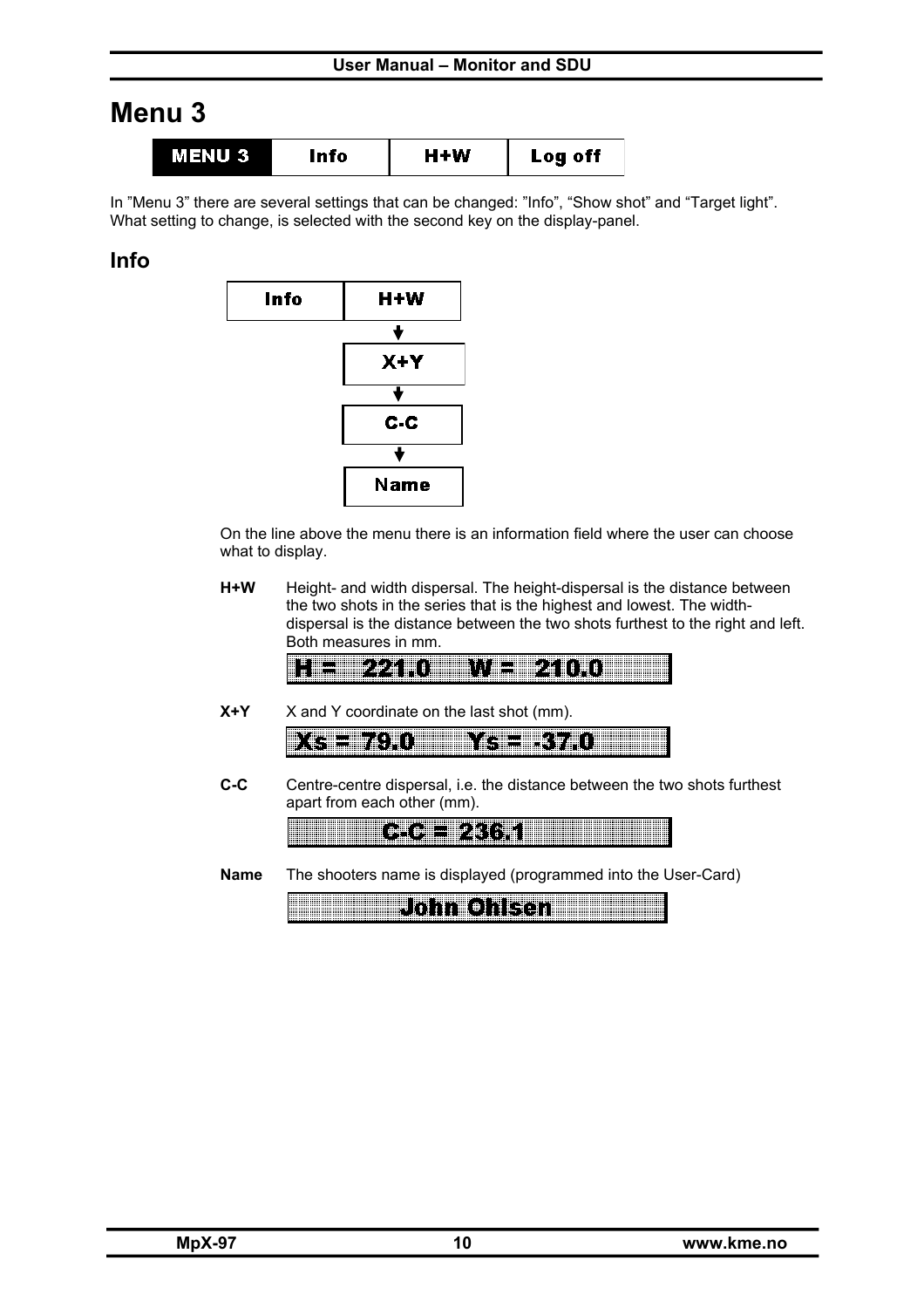#### **Show shot**



Since the system can handle different calibres, gauges, target types and target models it is possible to choose between two different sizes on the graphical drawing of the shot.

- **Fixed** The shot is drawn up so it is easy to see on all zoom-settings. The drawing of the shot can be both larger and smaller than the gauge. This setting is recommended for targets at 100 meters and up.
- **Gauge** The shot is drawn up with the same size as the gauge.

#### **Log off**

After having finished shooting, the shooter should log out to make the system ready for the next shooter. Even if not every shooter  $\cdots$  and  $\cdots$  of  $\mathcal{I}$ , it is recommended to log off to reset the monitor for the next shooter.

> *NB!*  Even if the Smart-Card is removed, the monitor will not log off.